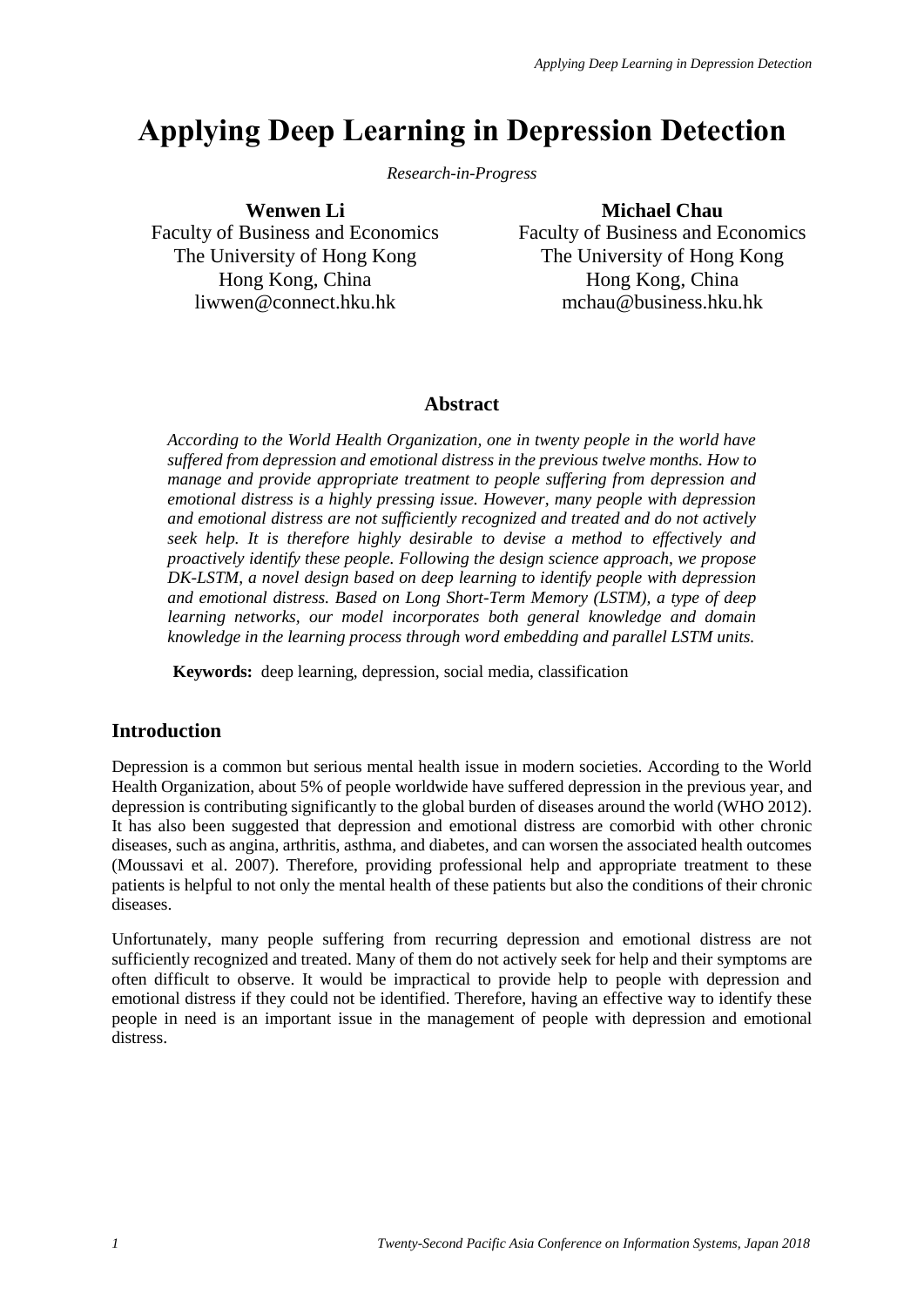Written language has been shown to be an independent and meaningful way of exploring personality (Pennebaker et al. 1999). Previous research has shown that traits of depression and emotional distress can be identified in one's writing (Rude et al. 2004). With the popularity of social media in recent years, it is very common to see people expressing their emotions and writing about their daily lives on social media such as social networking websites and blogs. Some recent studies have shown that by analyzing these social media postings, it is possible to find people showing depression symptoms through manual evaluation or machine classification approaches (Huang et al. 2007; Li et al. 2012). However, it has also been reported that traditional classification methods may not perform the classification task very well because of the difficulty in extracting the subtle meaning hidden in social media writing (Cheng et al. 2017). Some more advanced methods, such as deep learning which has achieved great success in various domains in recent years, may be needed to identify people with depression through online channels such that professional assistance may be provided in a timely and effective manner.

In this study, we propose a design called DK-LSTM (which stands for Domain-Knowledge-enhanced Long Short-Term Memory) based on deep learning. The proposed design encodes and processes semantic and domain knowledge in written language, and then use Long Short-Term Memory (LSTM) networks, a popular type of deep learning architecture (Hochreiter and Schimidhuber 1997), to detect depression and emotional distress in social media contents. we propose a unique way to incorporate domain knowledge into LSTM in our design. The performance of DK-LSTM is demonstrated through an experiment that compares the proposed approach with several machine learning and deep learning models on identifying people showing depression and emotional distress from a set of blogs written in Chinese.

## **Research Background**

#### *Depression and Emotional Distress and the Internet*

Depression is a leading contributor to the global burden of disease (Whiteford et al. 2013). Depression is a chronic recurring disorder, but in most current practice depression is not treated as a chronic disease. It is undesirable to wait for patients to take the initiative to seek professional help when recurring depression episodes occur (Andrews, 2001). Thus, it is all the more important to take preventative precautions by identifying those with depressive symptoms and emotional distress, and then providing them with appropriate interventions and treatments.

It has been suggested that user-generated online contents, such as narratives and diaries written on blogs and web forums, have great potential for gathering useful data to understand individuals' emotional status such as depressive symptoms and distress (Cavazos-Rehg et al. 2016). Emotional distress and depressive symptoms can be found in user-generated online contents shown in different ways such as emotional responses, negative expressions, and even suicide notes. Meanwhile, Domain-specific lexicons have been used to improve the performance of these automation techniques. For example, the Linguistic Inquiry and Word Count (LIWC) lexicon (Pennebaker et al., 2007) has been used in many studies in the public health domain to identify people with depression and emotional distress.

Web mining and text analysis techniques have achieved satisfactory performance in identifying affects and sentiments in social media (Cambria 2016). However, when it comes to the detection of emotional distress and depression, the classification performance can be very low (Guan et al. 2015). There is a good research opportunity to take a more sophisticated approach using advanced techniques, such as deep learning models which have gained a lot of academic and industrial attention in recent years, to improve the detection of depression and emotional distress in social media.

## *Deep Learning*

Deep learning is a kind of representation-learning methods. It discovers the representations from raw data (LeCun et al. 2015) and attempts to learn multiple levels of representation. Different from traditional machine learning approaches that need careful human selection of feature sets, deep learning approaches learn features from data via a general-purpose learning procedure (LeCun et al. 2015). Thus,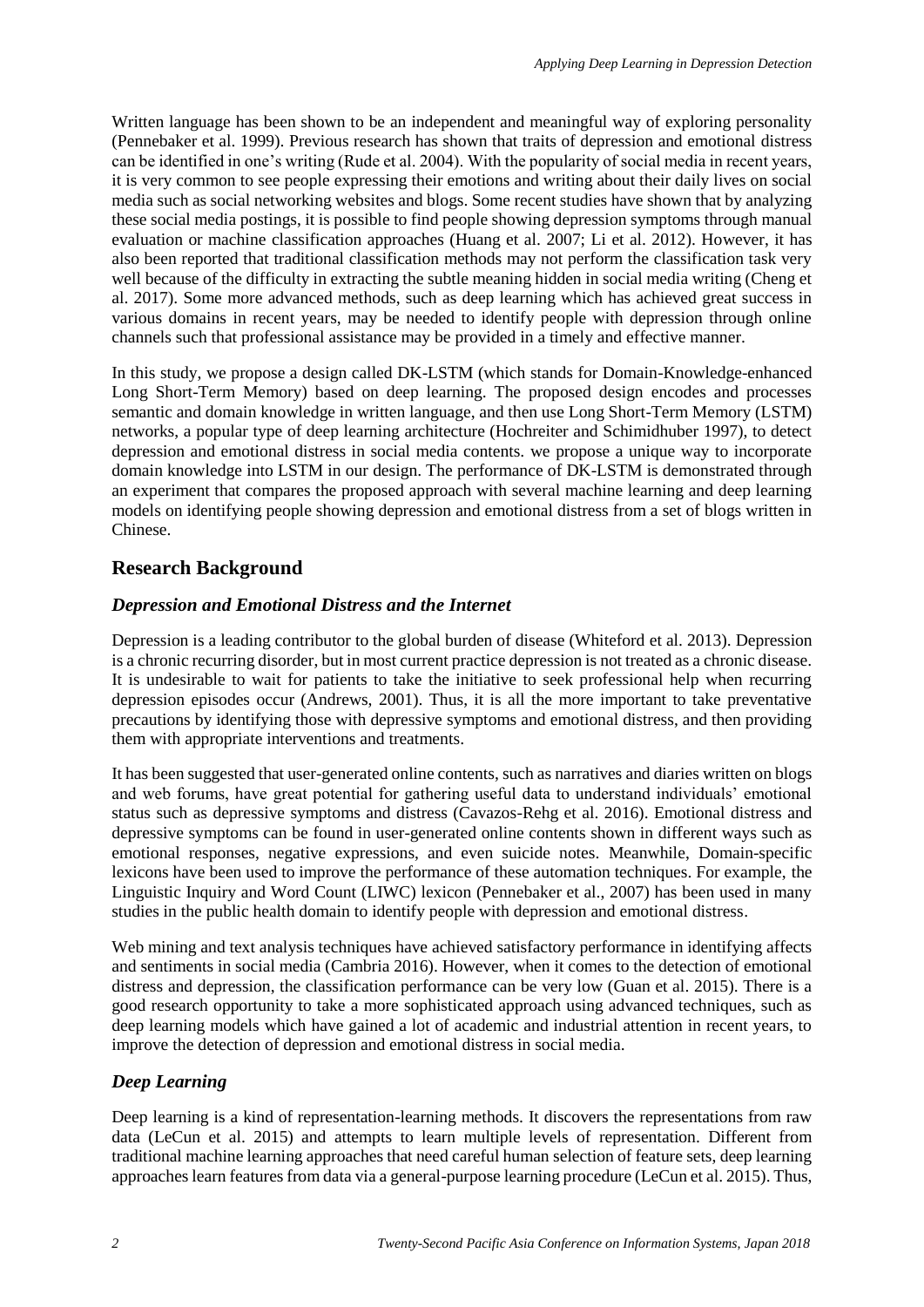deep learning methods can represent high-dimensional data at a more abstract level. For instance, language, images, and videos, which are abundantly available but not thoroughly analyzed by traditional machine learning research, have become hot topics in deep learning research. Many exciting findings and achievements have been reported (He et al. 2016; Hinton et al. 2012).

Deep learning has become one of the most powerful tools for natural language processing (NLP). Instead of using linear models, deep learning approaches apply non-linear neural network models to process language, such as Recurrent Neural Networks and Convolutional Neural Networks. Deep learning models have shown promising performance in various text analysis tasks, such as sentiment analysis (Socher et al. 2013) and machine translation (Choi et al. 2017).

## *Long Short-Term Memory networks*

Long Short-Term Memory networks are a variation of Recurrent Neural Networks (RNNs) with Long Short-Term Memory units. LSTM was first introduced in 1997 (Hochreiter and Schmidhuber 1997), and has been improved and applied since then. One of the advantages of LSTM over other RNNs is its ability to deal with the error backflow problem. The performance of previous models, such as Back-Propagation Through Time and Real-Time Recurrent Learning, are heavily influenced by long periods of time because of the vanishing or exploding of the error signals (Hochreiter and Schmidhuber 1997). LSTM overcomes these gradient vanishing or exploding problems by having memory cells with gates (Wang et al. 2016).

As important structures of LSTM, the gates of a memory cell keep irrelevant information from being stored in the memory, decide information storage, and output filtered information. Essentially, the gates open and close access to constant error flow through the memory cell (Hochreiter and Schmidhuber 1997). During the training process, the memory cells learn when to block or pass on information by adjusting weights via gradient descent.

LSTM has shown superiority in many natural language processing (NLP) tasks. Text analysis can be regarded as sequential problems with varying lengths, and LSTM can effectively map sequences to sequences. Furthermore, LSTM is often combined with other deep learning approaches (e.g. convolutional neural networks) to tackle image question-answering problems (Ren et al. 2015). A common approach is to extract an image feature vector using a convolutional neural network and encode the corresponding question as a feature vector using LSTM.

# **Proposed Design**

#### *Overview*

Given the potential of deep learning, we follow the design science approach (Hevner et al. 2004; Gregor & Hevner 2013) and propose an architecture based on deep learning that aims to automatically identify people who are showing emotional distress and depression symptoms in their online postings. We have observed that text can contain multi-level information, and humans need specialized knowledge to comprehend such information. For instance, it is difficult for untrained people to identify distressed emotion and depression tendency through written texts, due to the lack of psychological knowledge to differentiate depression and emotional distress from negative sentiment. In a similar way, typical word embedding methods capture general syntactic and semantic word relationships (Mikolov et al. 2013), but lack domain knowledge for specific tasks. To address this problem, I incorporate domain knowledge into deep neural networks through a novel design. The main idea of the architecture is to represent social media contents from both aspects and process them in parallel.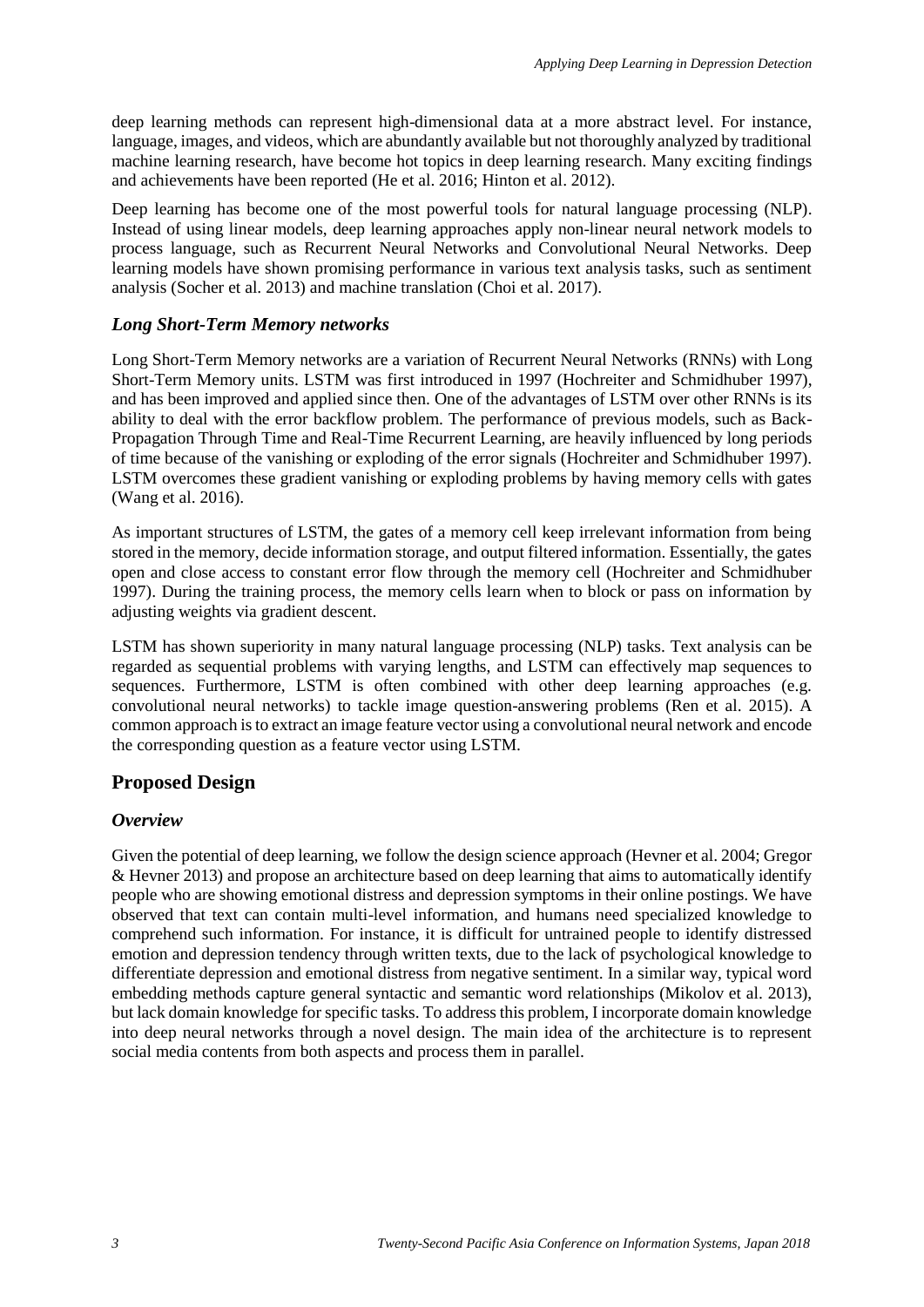

**Figure 1. The Architecture of DK-LSTM**

# *Word Embedding Layer*

An important component of our framework is word embedding. Word embedding encodes meaningful syntactic and semantic relationships and have been widely used in deep learning research in the pretraining phase. To perform word embedding, we first need to build the corresponding word vectors, namely the general word vectors and domain-lexicon vectors. The general word vectors are generated by the Word2Vec method (Mikolov et al. 2013) and the domain-lexicon vectors are generated based on the LIWC lexicon (Pennebaker et al. 2007). More details are given in the following.

We first discuss how we build the general word vectors. We choose 100 as the size (i.e., number of dimensions) of the vectors according to previous research (Chen et al. 2013). The process is shown in Figure 2. A large corpus, such as the contents of the entire Wikipedia, is first obtained from the Internet. Then there are three steps of pre-processing the data. Firstly, we cleanse the data by removing formatting characters and non-UTF-8 characters, because these irrelevant characters may influence further analysis. Secondly, we segment sentences into words. Thirdly, we conduct stop-word filtering by removing words with high occurrence frequency but low information value. Deleting these words will improve the accuracy of the final result.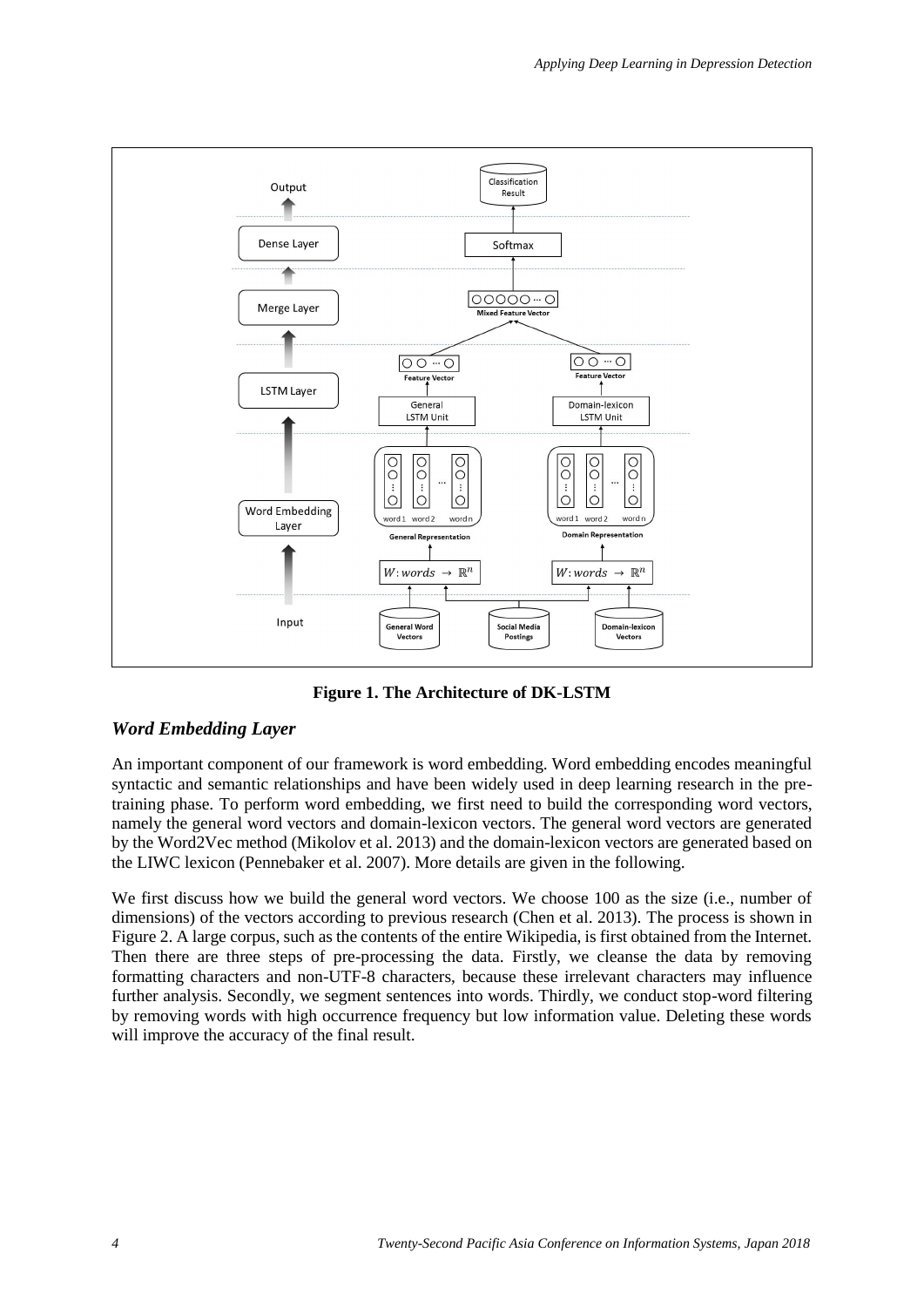After data pre-processing, we use the Word2Vec approach (Mikolov et al. 2013) to train the general word vectors. Word2Vec is a tool enabling the training and use of word embedding. Word2Vec takes a large text corpus as input, and produces a numeric vector representation for each word as output. There are two popular models that can be used in the Word2Vec process, namely CBOW and Skip-gram. According to previous research (Mikolov et al. 2013), we apply the Skip-gram model to train the word vectors. After running the Word2Vec process, every word that appears in the input corpus is represented as a 100-dimensional vector, and the vectors for all words together constitute the general word vectors.



**Figure 2. The Process of Building the General Word Vectors**

The domain-lexicon vectors are generated based on the LIWC lexicon (Pennebaker et al. 2007). LIWC has been widely used in psychology research. It categorizes words into 71 groups, so that I build the LIWC vectors with 71 dimensions. Specifically, we use a 71-dimensional vector to represent each input sequence. If a word belongs to one or more categories in LIWC, we will change the value in the corresponding element(s) in the vector to one. Otherwise, all elements in the vector will have a value of zero.

After both the general word vectors and the domain-lexicon vectors are built, we start to encode each input document. Given an input social media document, each word in the document is represented by the corresponding general word vector and domain-lexicon vector. If a word has not been seen before and the corresponding vector is not found (i.e., the word does not appear in the Wikipedia contents or the LIWC lexicon), a vector with all elements equal to zero will be used. Thus, each input social media document is encoded into two sets of vectors according to the words contained in the document, based on the general word vectors and domain-lexicon vectors. These two set of vectors used to encode each document are called the general representation and domain representation of the document, respectively. In other words, each "representation" of a document is a set of vectors (as shown in Figure 1). These representations are then passed to the LSTM Layer for analysis.

# *LSTM Layer*

The standard LSTM has limited ability to detect domain-based information. In order to address this issue, DK-LSTM aims to capture both general information and domain-specific information at the same time. There are two LSTM units in the LSTM Layer to process general representation and domain representation separately. The two units are called the General LSTM unit and the Domain-lexicon LSTM unit, and they take the general representation and domain-lexicon representation as input, respectively. Each unit is a standard LSTM unit, and readers may refer to Section 2.5 for more technical details of the LSTM units.

The General LSTM unit is used to analyze semantic and syntactic information. In other words, it helps to capture information related to the basic meaning of texts. The input of this unit is the general representation that contain general information of the input data.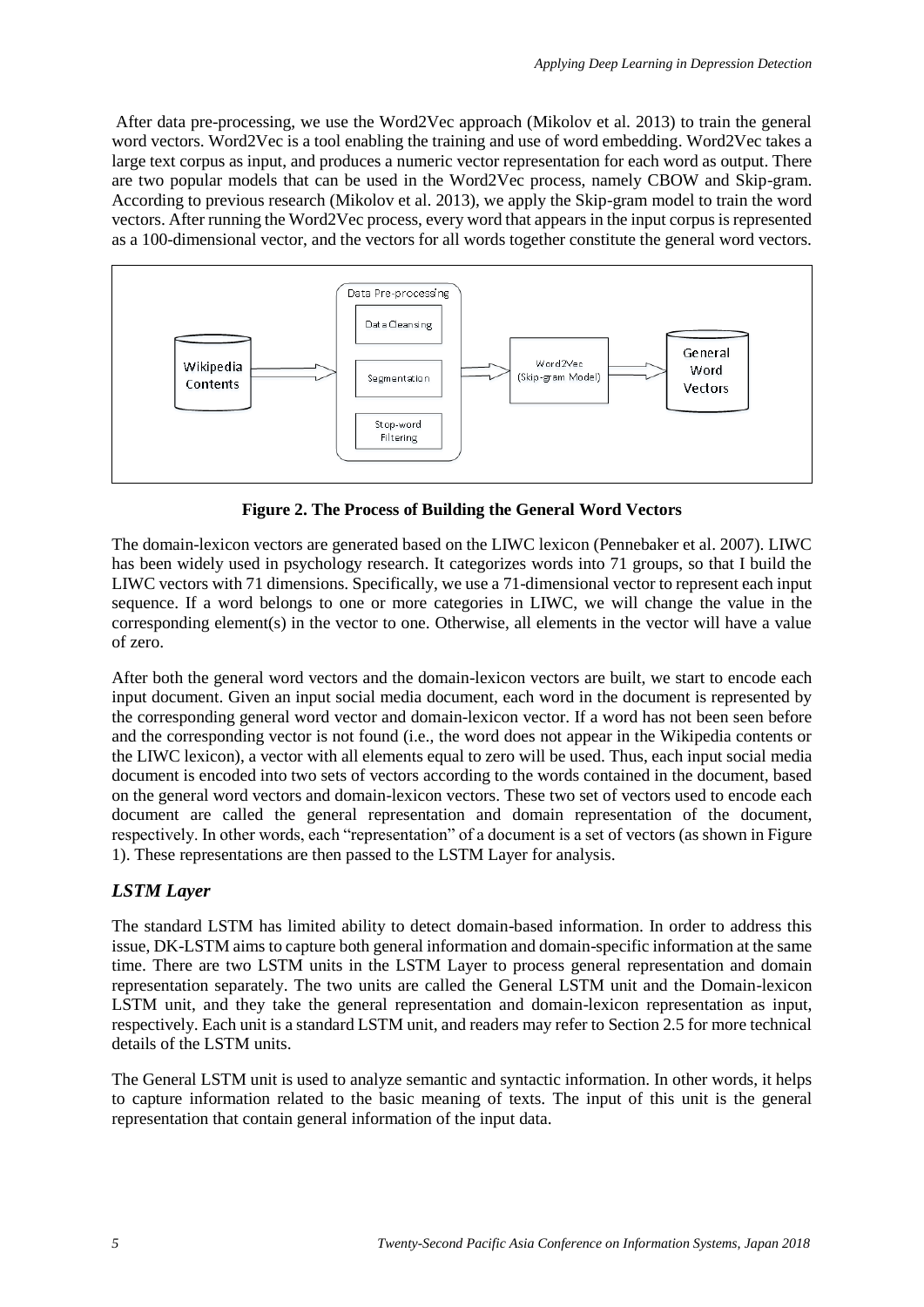The Domain-lexicon LSTM unit helps to capture information related to the specific domain based on existing knowledge. Usually, existing knowledge comes from established dictionaries, lexicons, and experts. In this design, we obtain domain knowledge from the LIWC lexicon through the domain representation.

#### *Merge and Dense Layers*

As discussed earlier, I divide the Word Embedding Layer and the LSTM Layer into two parts and these two parts are processed separately until the Merge Layer. The Merge Layer combines the feature vectors produced by the two LSTM units and generate a mixed feature vector. In our architecture, as we process texts using two representations (general-based and domain-based), we need to combine the outputs of these two LSTM units to get a final result. Thus, in this layer, outputs of the two LSTM units are concatenated. This is an intuitive way to encode and combine the general and domain information from the input texts efficiently.

The output of the Merge Layer is a mixed feature vector, which is highly abstract and contains general and domain information of input data. Then, we pass the mixed feature vector through the Dense Layer to get the final classification result. The Dense Layer uses the softmax function to provide a probability distribution over the possible outputs.

# **Conclusion**

#### *Potential contribution*

There are three main contributions of the study. First, we propose a design based on deep learning that tackles the problem of depression and emotional distress by analyzing online contents in social media, and demonstrate the effectiveness of the proposed design. To our knowledge, we are the first to apply deep learning models in detecting depression and emotional distress from text. The improved performance over existing models is important to the management of this chronic and often recurring disease. Second, while most previous studies only used word vectors to represent knowledge learned from general corpus such as Wikipedia, we demonstrate how to represent domain knowledge through word vectors using the word embedding approach. Third, we propose a novel design that incorporates domain knowledge into an LSTM network using parallel LSTM units.

#### *Future work*

We will implement the DK-LSTM using Keras based on the TensorFlow backend. To demonstrate the performance of the proposed model, we will evaluate it against existing machine classification methods and standard deep learning methods.

## **Acknowledgements**

The authors thank to reviewers and colleagues for their constructive comments on the paper.

# **References**

- Andrews, G. 2001. "Should depression be managed as a chronic disease?" BMJ: British Medical Journal (322:7283), pp. 419.
- Cambria, E. 2016. "Affective computing and sentiment analysis," IEEE Intelligent Systems (31:2), pp. 102-107.
- Cavazos-Rehg, P. A., Krauss, M. J., Sowles, S., Connolly, S., Rosas, C., Bharadwaj, M., and Bierut, L. J. 2016. "A content analysis of depression-related tweets," Computers in Human Behavior (54), pp. 351-357.
- Chen, Y., Perozzi, B., Al-Rfou, R., and Skiena, S. 2013. "The expressive power of word embeddings," in Proceedings of the 30th International Conference on Machine Learning, Atlanta, Georgia, USA, 2013.